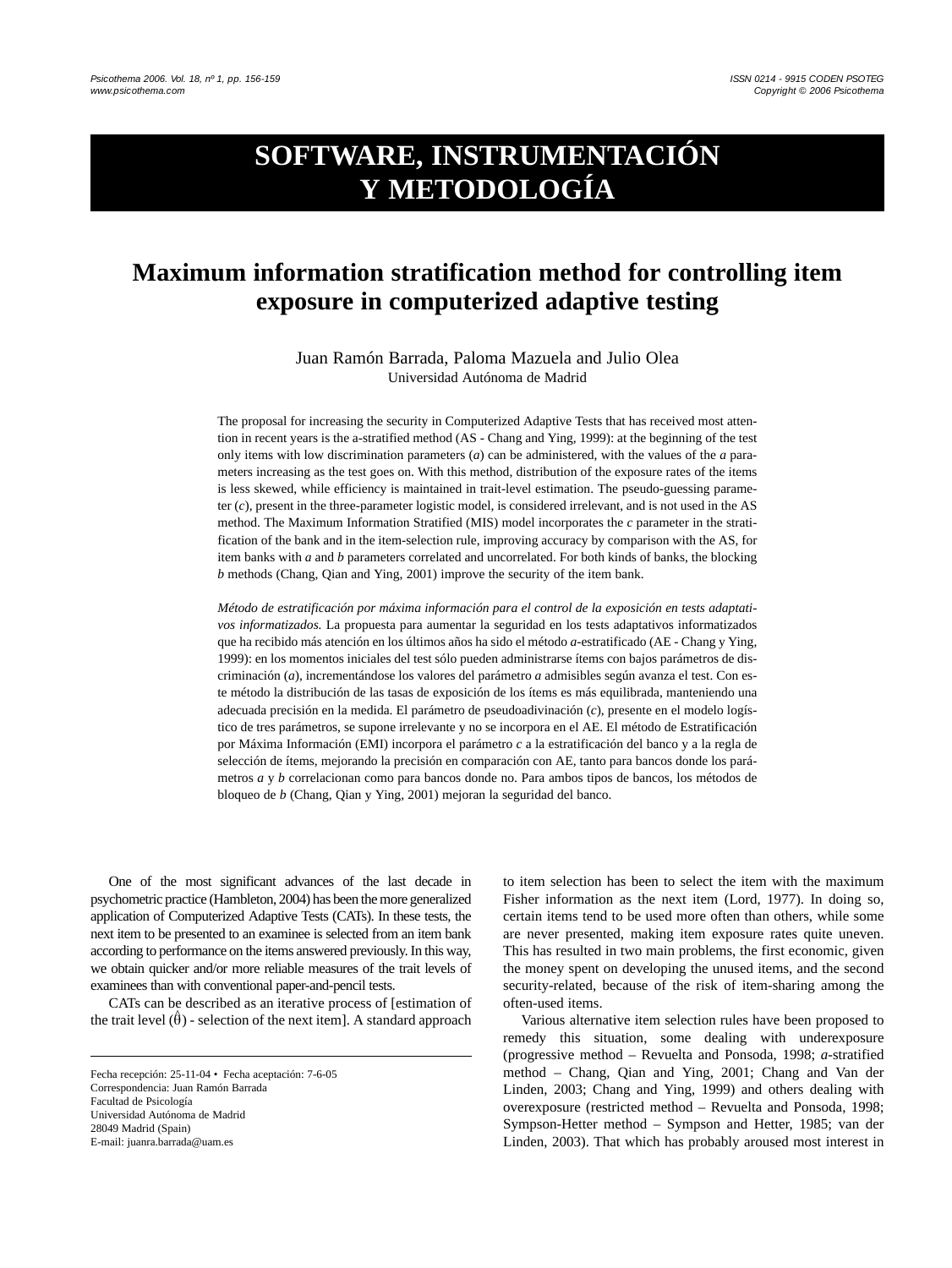the last five years is the a-stratified (AS) method. It is applied as follows:

- 1. Prior to administration of the test to any examinee (fixedlength test of *L* items), we proceed to the stratification of the item bank of *m* items:
	- a. The number of strata (*s*), the number of items belonging to each stratum  $(n_i)$  and the number of items to be administered for each stratum (*nas*) are defined in such

a way that 
$$
\sum_{i=1}^{s} ni_i = m \text{ and } \sum_{i=1}^{s} na_i = L.
$$

- b. The items in the bank are arranged in increasing order according to their value in the item discrimination (*a*) parameter.
- c. The first  $ni<sub>1</sub>$  items belong to the first stratum; the next  $ni<sub>2</sub>$  items according to the value in the *a* parameter belong to stratum 2; and so on, until the final  $ni_s$ belonging to stratum *s*.
- 2. For administration of the test to an examinee, item selection is carried out as follows:
	- a. The first  $na_1$  can only be selected from stratum 1, the next *na*<sub>2</sub> belongs to stratum 2... and the *na*<sub>s</sub> belong to stratum *s*.
	- b. The selected item is that which minimizes the difference, in absolute value, between  $\hat{\theta}$  and the difficulty (*b*) parameter of the item.

With the AS method, at the beginning of the test, the items used are those never usually employed with the maximum Fisher Information rule; items with high *a* values are left for the final part of the test, when the differences between  $\hat{\theta}$  and  $\theta$  are assumed to be small, so that these items are more appropriate. Chang and Ying (1999) showed how this method greatly balanced item usage within the pool, while maintaining accuracy in trait estimation.

However, the AS method assumes that the distribution of the *b* values among strata will be basically the same, and this does not hold when *a* and *b* are correlated. In practice, *a* and *b* parameter estimates are often positively correlated (Wingersky and Lord, 1984). In order to deal with this, Chang, Qian and Ying (2001) developed the AS method with *b* blocking (AS-B). The basic idea is to force each stratum to have a balanced distribution of *b* values. The strata are created as follows (assuming that *ni*<sub>i</sub> and *na*<sub>i</sub> are constant in all the strata):

- 1. Divide the item bank into  $m/n_s$  blocks, in such a way that the first block contains items with the lowest *b* values and the  $(m/n_s)$ <sup>th</sup> block contains items with the highest *b* values.
- 2. Arrange the items within each block according to their increasing *a* value.
- 3. Combine all the first items of each block to form the first stratum, the second ones to form the second stratum… and so on, until the *s*th items are combined to form the *s* stratum. The selection rule applied in the AS method with *b* blocking is the same as that used in the AS method: select the item that minimizes  $|\hat{\theta} - b|$ .

Chang, Qian and Ying (2001) showed that the AS-B method outperformed the AS method in precision and exposure control when an item pool with correlated *a* and *b* item parameter estimates was used.

As can be seen from the description of the two methods, they take into account just two parameters: *a* and *b*. However, the threeparameter logistic model (3PLM) has one more parameter, the pseudo-guessing parameter (*c*), not used by AS and AS-B for either the stratification or the selection of items. As far as we know, there has been no attempt to incorporate the *c* parameter into the stratification in CATs. In fact, Chang and Ying (1999) considered it as basically irrelevant.

When the *c* parameter is taken into account, two principles present in the 2PLM no longer hold (Hambleton and Swaminathan, 1985). First, in the 2PLM the ranks of each item of the bank according to their *a* parameters and according to their maximum in the Fisher information function  $(I(\theta)_{\text{max}})$  are the same. This is not true in the 3PLM. Second, the maximum of the item Fisher information function ( $\theta_{\text{max}}$ ) is no longer attained in *b*, as is the case in the 2PLM. These two differences can cause AS and AS-B to perform below their optimum when the 3PLM is employed.

Two simple modifications are introduced into the methods for incorporating the *c* parameter. Instead of using the *a* parameter for stratifying the item bank, the proposal is to substitute it by the maximum attained by an item in the Fisher information function  $I(\theta)_{\text{max}}$ . This value is given in Equation 1.

$$
I(\theta)_{\text{max}} = \frac{1.7^2 a^2}{8(1 - c^2)} \Big[ 1 - 20c - 8c^2 + (1 + 8c)\frac{3}{2} \Big]
$$
 (1)

 $I(\theta)_{\text{max}}$  increases as the discrimination parameter increases, and decreases as the *c* parameter approaches 1.

Secondly, we will substitute the *b* value in the selection rule of items in AS and AS-B and in the stratifying process in AS-B by θ<sub>max</sub>. The θ value where  $θ_{max}$  is attained is given in Equation 2.

$$
\theta_{\text{max}} = b + \frac{\ln[1 + (1 + 8c)\frac{1}{2}] - \ln(2)}{1.7a} \tag{2}
$$

 $\theta_{\text{max}}$  will always be shifted to the right by comparison with *b*. The difference between  $\theta_{\text{max}}$  and *b* is related positively to the value in the *c* parameter and negatively related to the value in the *a* parameter.

Because of these two differences from the AS method, we shall call our alternative method Maximum Information Stratified (MIS). Keeping the same logic as in the AS methods, two item selection rules are proposed: one without blocking  $\theta_{\text{max}}$  (MIS-NOB) and the other with blocking (MIS-B).

Because MIS uses the available information of the item parameters in a more exhaustive way, an improvement in the accuracy achieved with it, compared to the AS method, is expected. The size of this expected effect was investigated through simulation studies.

# Method

*Item banks:* two kinds of item banks were randomly generated. In the first of them, there was no correlation between *a* and *b* parameters. In the second, the correlation between *a* and *b* values was 0.5. Twenty item banks of 250 items were generated, ten of each kind. The distributions for the parameters were:  $a \sim N(1.2)$ , 0.25);  $b \sim N(0, 1)$ ;  $c \sim N(0.25, 0.02)$ .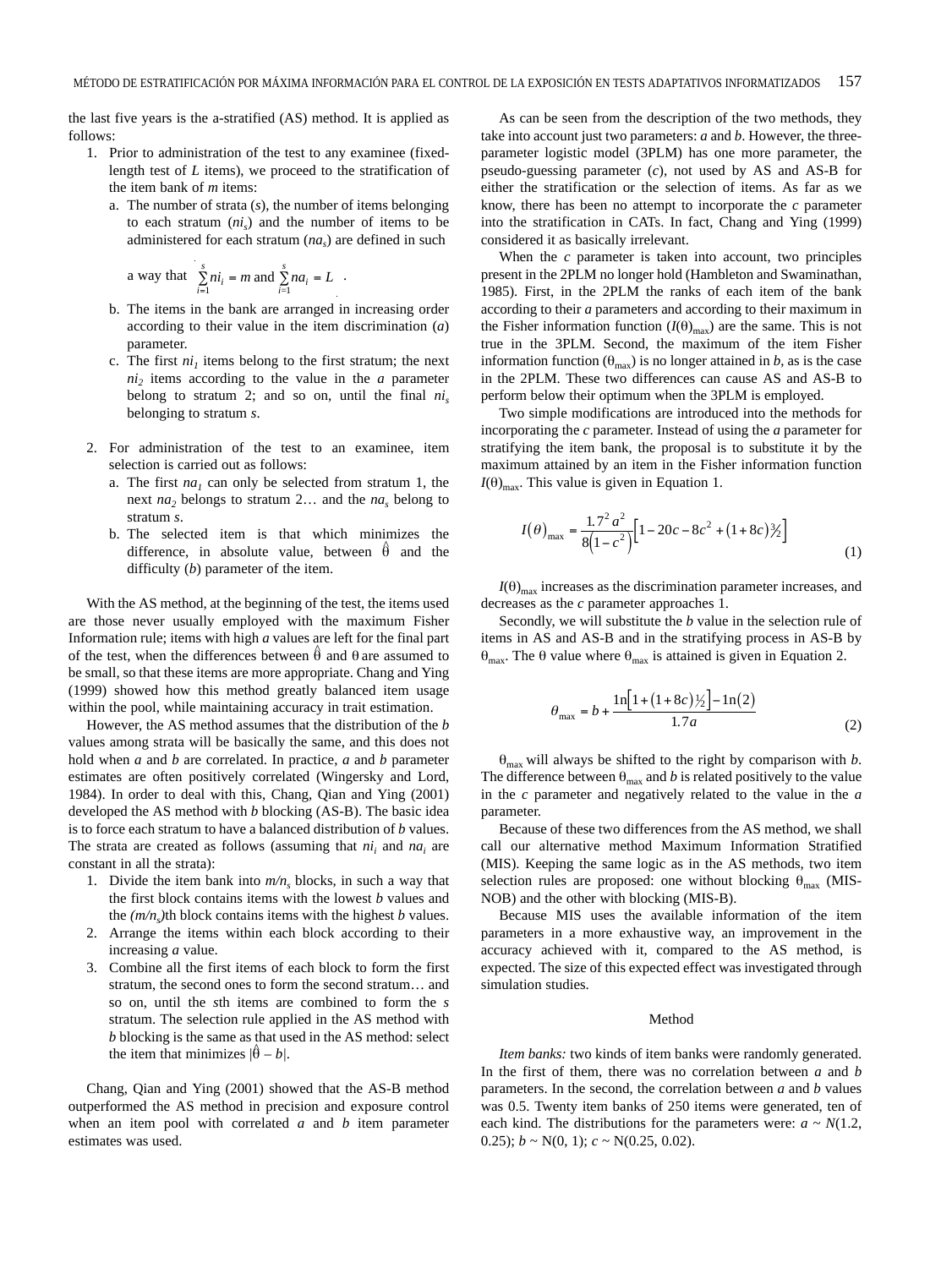*Trait level of the simulees, test length and starting rule:* the trait level of the simulees was randomly generated for a population  $N(0, 1)$ . For each one of the twenty item banks, 5000 simulees were sampled. The test length was fixed at 30 items. The starting  $\hat{\theta}$  was chosen at random from the interval (-0.5, 0.5).

*Stratifying of the banks:* the bank was divided into five strata, with 50 items in each. Six items of each stratum were administered to each examinee.

*Estimation/assignment of trait level:* maximum-likelihood estimation has no solution in the real numbers when there is a constant response pattern, all correct or all incorrect responses. In order to avoid this, until there was at least one correct and one incorrect response,  $\theta$  was assigned using the method proposed by Dodd (1990). When all the responses were correct,  $\hat{\theta}$  was increased by  $(b_{\text{max}} - \hat{\theta})/2$ . If all the responses were incorrect,  $\hat{\theta}$  was reduced by  $(\hat{\theta} - b_{\min})/2$ . Since the constant pattern was broken, we applied maximum-likelihood estimation (Birnbaum, 1968).

*Performance measures:* two dependent variables were used for the comparison between methods: RMSE for the accuracy and  $\chi^2$ to measure the skewness of the exposure rate of the items.

*RMSE*

$$
RMSE = \left(\frac{\sum_{i=1}^{r} (\hat{\theta}_i - \theta_i)^2}{r}\right)^{\frac{1}{2}}
$$
(3)

where  $r$  is the number of simulees.

$$
\chi^2 = \sum_{i=1}^n \frac{(er_i - L/m)^2}{L/m}
$$
 (4)

where *er<sub>i</sub>* is the observed exposure rate of the *i*th item.

 $\chi^2$  measures the discrepancy between the observed and ideal item exposure rates and quantifies the efficiency of item bank usage (Chang and Ying, 1999).

#### Results

Table 1 summarizes the simulation results. We shall present them according to the different independent manipulations we introduced.

| Table 1<br>RMSE and $\chi^2$ for AS and MIS with and without blocking |        |             |            |          |            |
|-----------------------------------------------------------------------|--------|-------------|------------|----------|------------|
|                                                                       |        | <b>RMSE</b> |            | $\chi^2$ |            |
|                                                                       |        | AS          | <b>MIS</b> | AS       | <b>MIS</b> |
| $r_{ab} = 0.0$                                                        | $NO-B$ | 0.289       | 0.274      | 8.787    | 8.900      |
|                                                                       | B      | 0.290       | 0.274      | 4.767    | 4.913      |
| $r_{ab} = 0.5$                                                        | $NO-B$ | 0.302       | 0.282      | 18.035   | 17.950     |
|                                                                       | B      | 0.291       | 0.279      | 4.658    | 4.895      |

*Effects of blocking:* as expected, blocking (*b* or  $\theta_{\text{max}}$ ) for stratifying the item bank when  $r_{ab}$  was equal to 0.0 had no effect in the observed RMSE by comparison with the NO-B condition.

When the *a* and *b* parameters correlated, the methods that employed strata-generated blocking outperformed the ones that did not.

The B conditions, by comparison with the NO-B conditions, always presented lower  $\chi^2$  values. In accordance with Chang, Qian and Ying (2001), these were the expected results when *a* and *b* correlated. About 74% of the skewness in the B methods was reduced relative to the AS method  $(1-\chi_{BB}^2/\chi_{NO-BB}^2)$  with r<sub>ab</sub> equal to 0.5.

The unexpected result was that B also improved the exposure control when *a* and *b* parameters were uncorrelated. In fact, under this condition B reduced approximately 45% of the skewness of the distribution of exposure rates when no B was applied. After some consideration of this surprising result, a possible explanation was proposed. Let us imagine three items assigned to the same strata with *b* values of (1, 1.1, 1.2). The interval of  $\hat{\theta}$  that would lead to the selection of the second item is quite narrow, just when  $\hat{\theta} \in [1.05,$ 1.15]. When we stratify the items blocking *b*, these three items would be assigned to different strata, and the variance of the interval width that leads to selection of each item is expected to be reduced.

Figure 1 illustrates the distribution of item exposure rates for the four different methods and for the two kinds of banks. As can be seen there, the distribution in the unblocked conditions is more skewed, with more underexposed and overexposed items, by comparison with the blocked methods.

*Effects of taking into account c parameter:* increasing the information employed for the stratifying and selection of items, with the incorporation of the *c* parameter for both processes, improved accuracy of the estimation of trait level. For all the



*Figure 1. Distribution of the item exposure rates for a and b parameters uncorrelated and correlated by method*